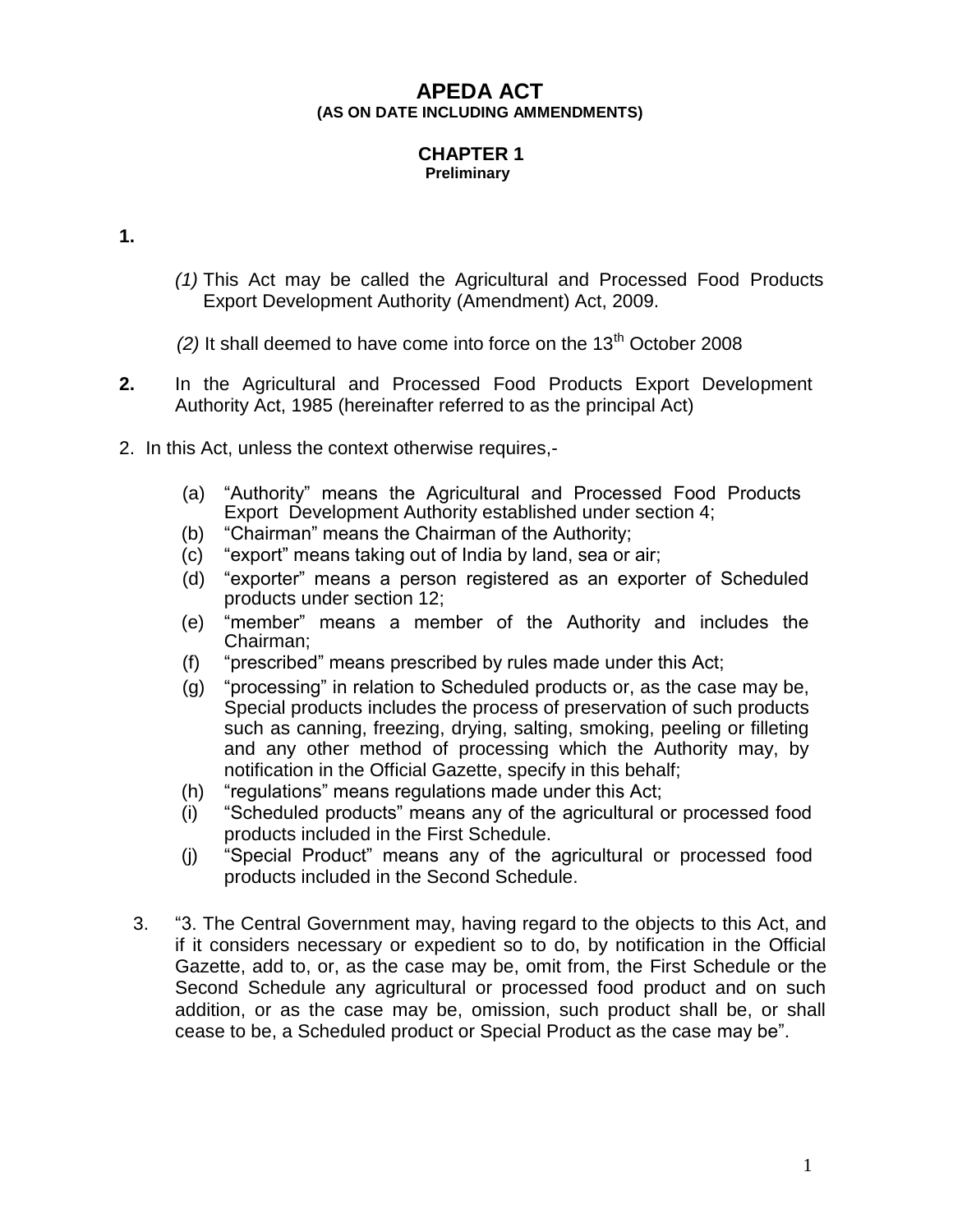### **CHAPTER II**

#### **AGRICULTURAL AND PROCESSED FOOD PRODUCTS EXPORT DEVELOPMENT AUTHORITY**

4.

- *(1)* With effect from such date as the Central Government may, by notification in the Official Gazette, appoint in this behalf, there shall be established for the purposes of this Act, an Authority to be called the Agricultural and Processed Food Products Export Development Authority.
- *(2)* The Authority shall be a body corporate by the name aforesaid, having perpetual succession and a common seal, with power to acquire, hold and dispose of property, both movable and immovable, and to contract, and shall by the said name sue and be sued.
- *(3)* The head office of the Authority shall be at Delhi and the Authority may, with the previous approval of the Central Government, establish offices or agencies at other places in or outside India.
- *(4)* The Authority shall consist of the following members namely:-
	- *(a)* a Chairman, to be appointed by the Central Government;
	- *(b)* the Agricultural Marketing Adviser to the Government of India, *ex officio;*
	- *(c)* one member to be appointed by the Central Government to represent the Planning Commission;
	- *(d)* three members of Parliament of whom two shall be elected by the House of the People and one by the council of States;
	- *(e)* eight members to be appointed by the Central Government to represent, respectively, the Ministries of the Central Government dealing with-
		- (i) agriculture and rural development;
		- (ii) commerce;
		- (iii) finance;
		- (iv) industry;
		- (v) food;
		- (vi) civil supplies;
		- (vii) civil aviation;
		- (viii) shipping and transport;

*(f)* five members to be appointed by the Central Government by rotation in the alphabetical order to represent the States and Union Territories :

 Provided that an appointment under this clause shall be made on the recommendation of the Government of the State, or as the case may be, the Union territory concerned;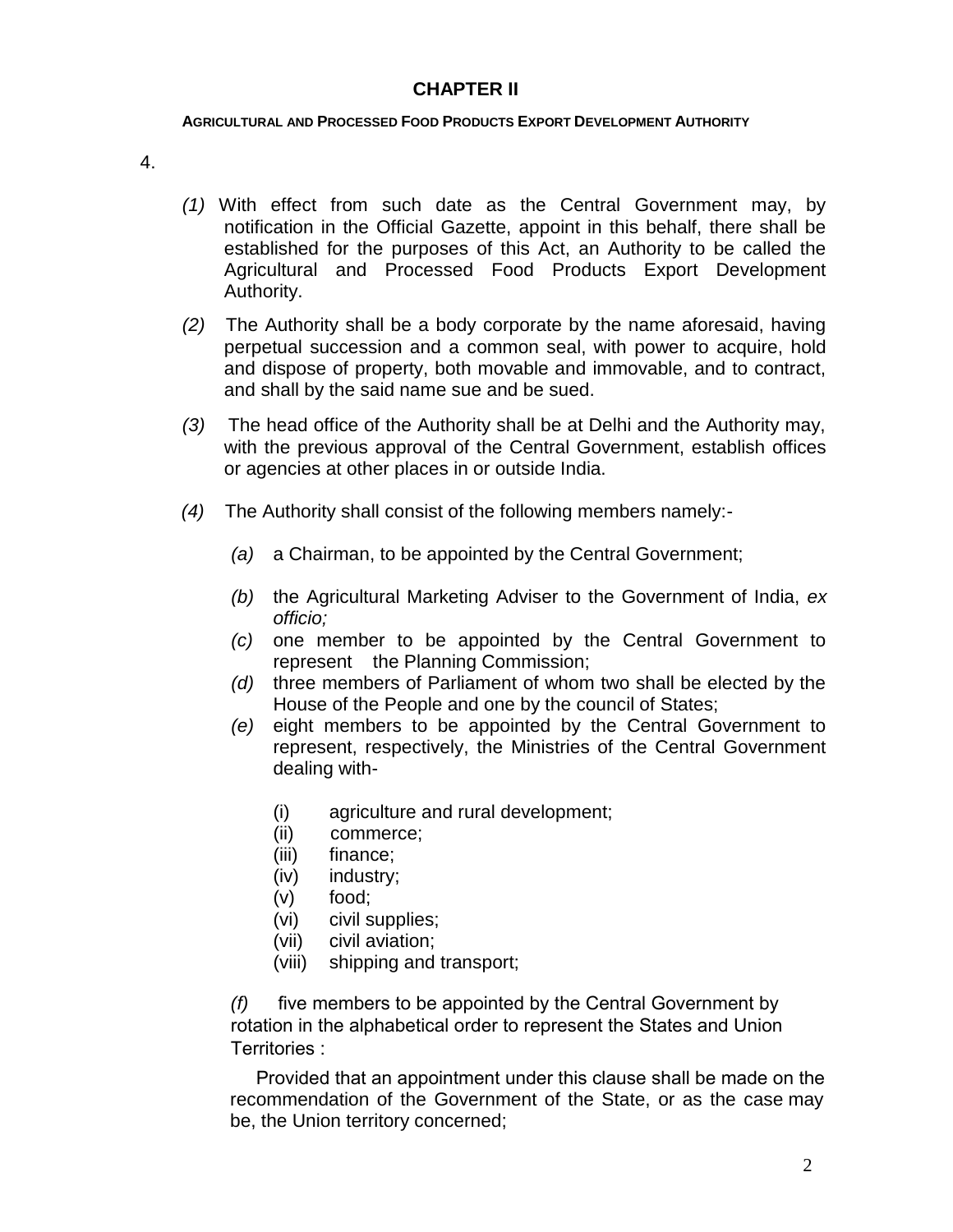### *(g)* **seven members to be appointed by the Central Government to represent -**

- (i) the Indian Council of Agricultural Research;
- (ii) the National Horticulture Board;
- (iii) the National Agricultural Co-operative Marketing Federation;
- (iv) the Central Food Technological Research Institute;
- (v) the Indian Institute of Packaging;
- (vi) the Spices export Promotion Council; and
- (vii) the Cashewnut Export Promotion Council;

### *(h)* **twelve members to be appointed by the Central Government to represent,-**

- (i) fruit and vegetable products industries;
- (ii) meat, poultry and dairy products industries;
- (iii) other Scheduled products or Special products industries;
- (iv) packaging industry;

Provided that the number of members appointed to represent any of the groups of industries specified in sub-clause (i) to (iii) or the industry specified in sub-clause (iv) shall in no case be less than two;

## *(i)* **two members to be appointed by the Central Government from amongst specialists and scientists in the field of agriculture, economics and marketing of Scheduled products.**

- (5) The term of office of the members, other than the member referred to in clause (b) of sub-section (4) and the manner of filling vacancies among, and the procedure to be followed in the discharge of their functions by, the members shall be such as may be prescribed.
- (6) Any officer of the Central Government, not being a member of the Authority, when deputed by that Government in this behalf, shall have the right to attend meetings of the Authority and take part in he proceedings thereof but shall not be entitled to vote.
- (7) No act or proceeding of the Authority or any committee appointed by it under section 9 shall be invalidated merely by reason of –
	- (a) any vacancy in, or any defect in the constitution of, the Authority or such committee; or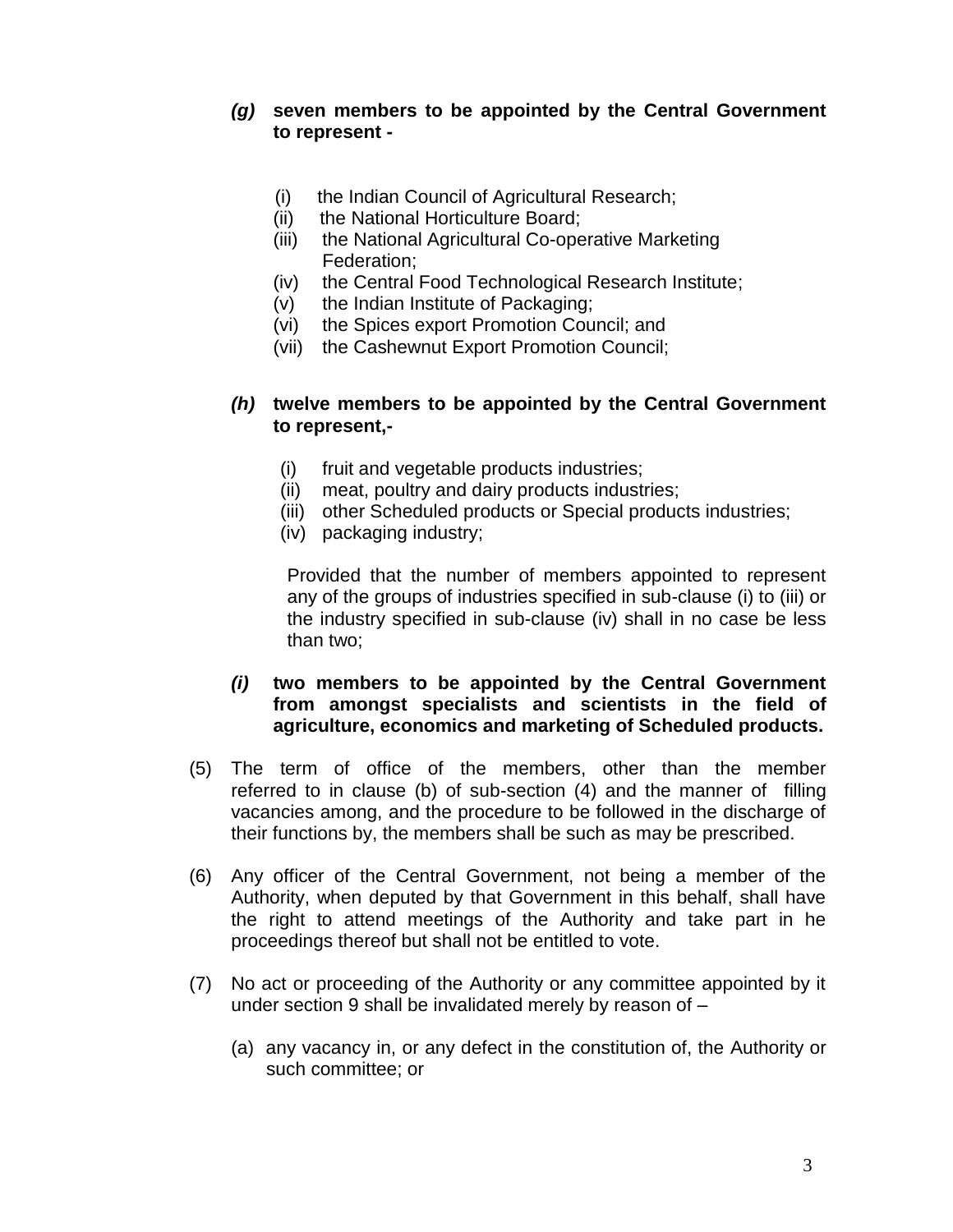- (b) any defect in the appointment of a person acting as a member of the Authority or such committee; or
- (c) any irregularity in the procedure of the Authority or such committee not affecting the merits of the case.
- (8) The Authority shall meet at such times and places and shall observe such rules of procedure in regard to the transaction of business at its meetings (including the quorum at its meetings) as may be provided by the regulations.
- **5.** *(1)* The Chairman shall be entitled to such salary and allowances and shall be subject to such conditions of service in respect of leave, pension, provident fund and other matters as may from time to time be fixed by the Central Government.
	- *(2)* The other members of the authority shall receive such allowances as may be fixed by the Central Government.
	- *(3)* A member, other than the *ex officio* member, may resign his office by giving notice thereof in writing to the Central Government and on such resignation being accepted, he shall be deemed to have vacated his office.
- **6.** The Chairman shall be the chief executive of the Authority and shall exercise such powers and perform such duties as may be prescribed.
- **7.** *(1)* The Central Government shall appoint a Secretary to the Authority who shall exercise such powers and perform such duties as may be prescribed or as may be delegated to him by the Chairman.
	- *(2)* The Secretary shall be entitled to such salary and allowances and shall be subject to such conditions of service in respect of leave, pension, provident fund and such other matters as may, from time to time, be fixed by the Central Government.
	- *(3)* Subject to such control and restrictions as may be prescribed, the Authority may appoint such other officers and employees, as may be necessary, for the efficient performance of its functions and the method of appointment, the scale of pay and allowances and other conditions of service of such other officers and employees of the Authority shall be such as may be provided by the Authority by regulations.
	- *(4)* The Chairman, the Secretary and other officers and employees of the Authority shall not undertake any work unconnected with their duties under this Act except with the permission of the Central Government.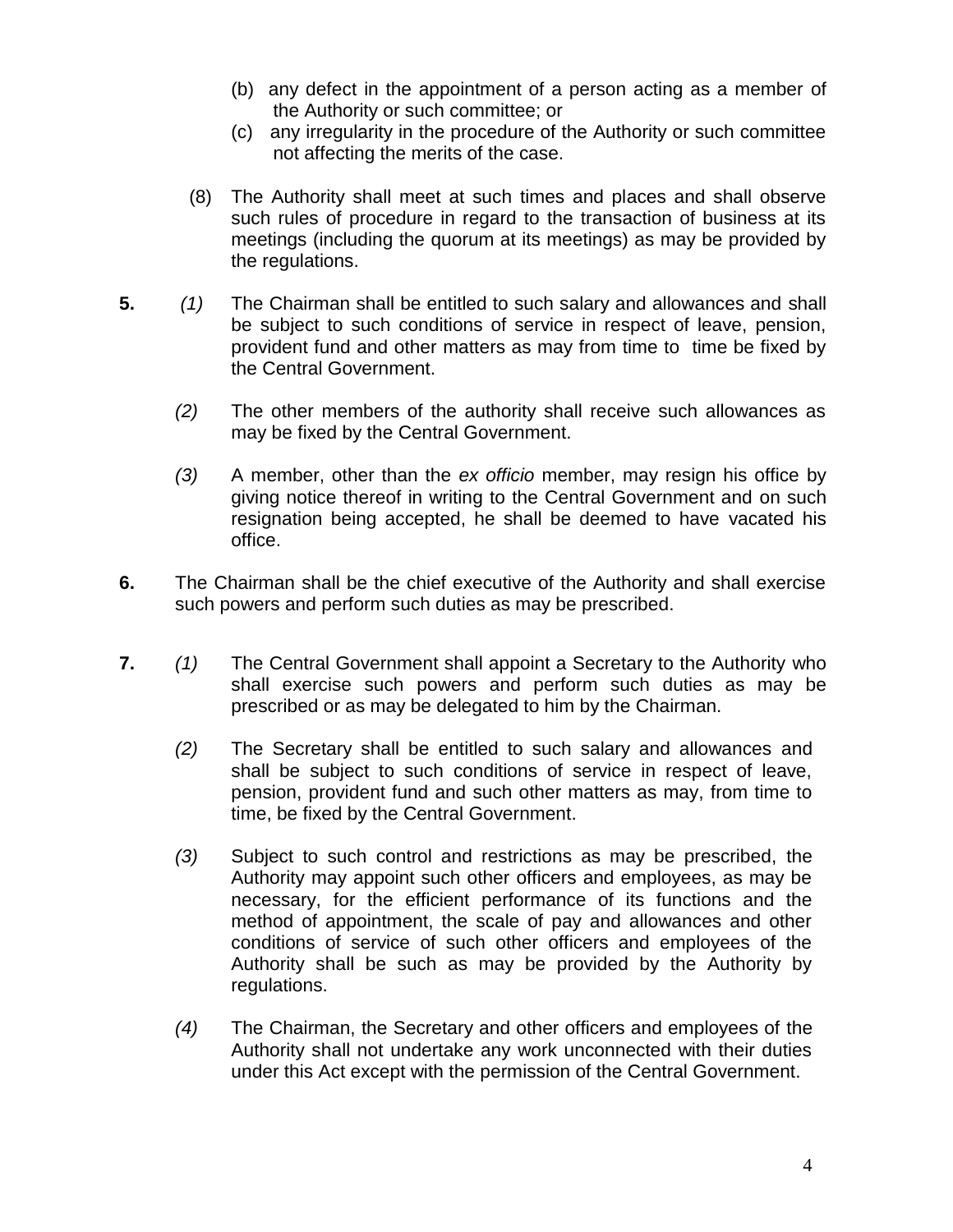**8.** *(1)* On the establishment of the Authority, it shall be lawful for the Central Government to transfer to the Authority, by order, and with effect from such date or dates as may be specified in the order, any officer or other employee holding office as such in the Processed Foods Export Promotion Council (hereafter in this section referred to as the Council) immediately before the date on which the Authority is established:

> Provided that the scale of pay of the post in the Authority to which such officer or other employee is transferred shall not be lower than the scale of pay of the post he was holding immediately before such transfer and the other terms and conditions of service (including pension, leave, provident fund and medical benefits) of the post to which he is transferred shall not be less favourable than the terms and conditions of service in relation to the post held by him immediately before such transfer.

- *(2)* An order under sub-section (1) may be made so as to have retrospective effect from a date not earlier than the date of the commencement of this Act.
- *(3)* Before any order is issued under sub-section (1), all officers and employees of the Council shall be given an option to express, in such form as may be prescribed, and within such time as may be specified in that behalf by the Central Government, their willingness or otherwise to become employees of the Authority and such option once exercised shall be final:

Provided that no order under sub-section (1) shall be made in relation to any officer or other employee of the Council who has intimated his intension of not becoming an employee of the Authority within the time specified in that behalf:

Provided further that such of the officers and employees of the Council who do not express, within the time specified in that behalf, their intention of becoming the employees of the Authority, shall be dealt with in the same manner and in accordance with the same laws and standing orders as would have applied immediately before the commencement of this Act to the employees of the Council in the event of the reduction of the strength of the officers and employees of the Council.

*(4)* An officer or other employees transferred by an order made under sub-section (1) shall, on and from the date of transfer, cease to be an employee of the Council and become an officer or other employee of the Authority with such designation as the Authority may determine and shall, subject to the provisions of the proviso to sub-section (1), be governed by the regulations made by the Authority under this Act in respect of remuneration and other conditions of service (including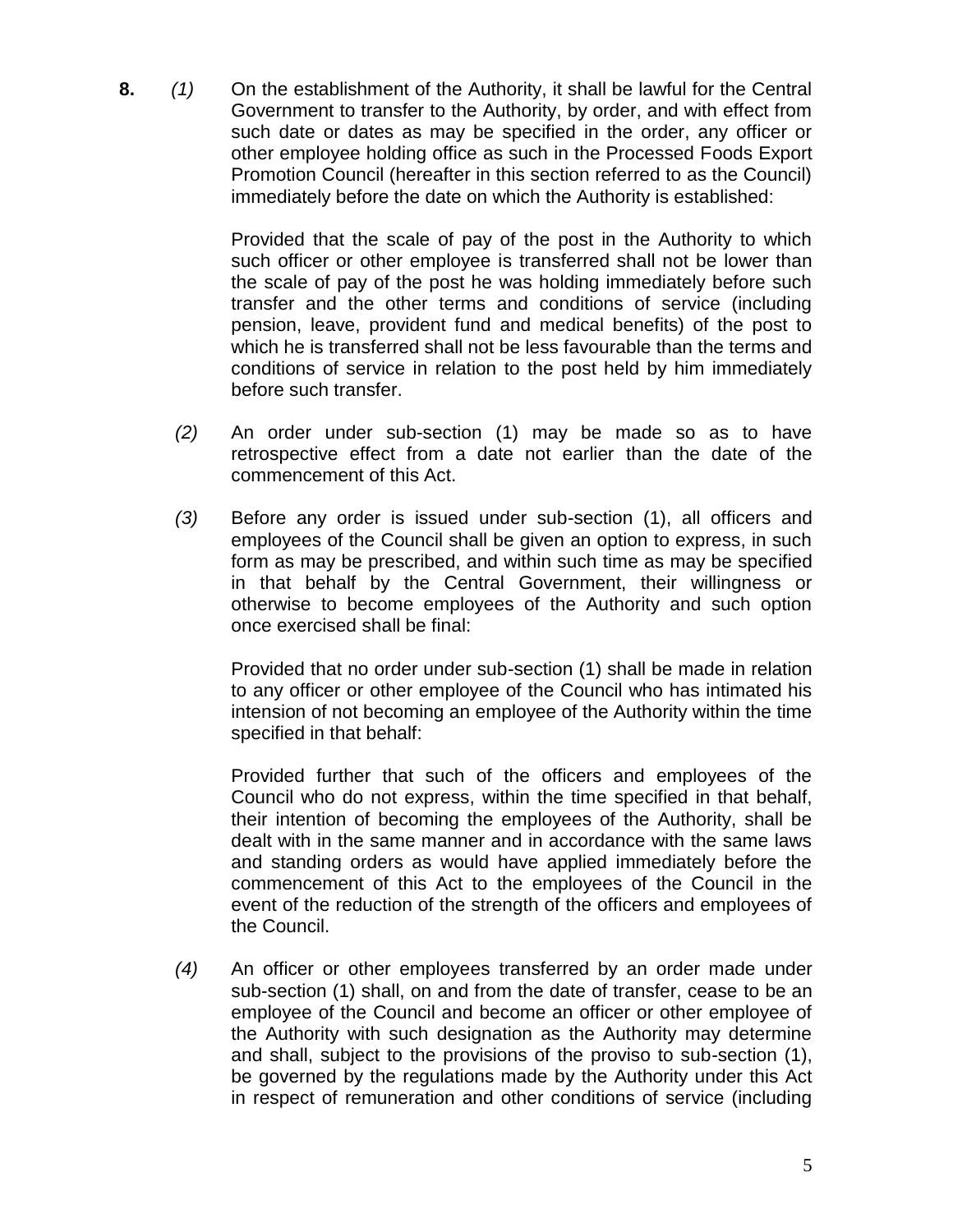pension, leave, provident fund and medical benefits) and shall continue to be an officer or other employee of the Authority unless and until his employment is duly terminated by the Authority:

Provided that till such time as the regulations referred to above governing the conditions of service of its officers or other employees are framed by the Authority, the relevant laws and standing orders applicable to the officers and employees of the Council shall continue to be applicable to them.

- *(5)* If a question arises whether the terms and conditions of service prescribed in the regulations framed by the Authority in respect of any, matter, including remuneration, pension, leave, provident fund and medical benefits, are less favourable than those attached to the post held by an officer or other employee immediately before his transfer to the Authority, the decision of the Central Government in the matter shall be final.
- **9.** *(1)* The Authority may appoint such committees as may be necessary for the efficient discharge of its duties and performance of its functions under this Act.
	- *(2)* The Authority shall have the power to co-opt as members of any committee appointed under sub-section *(1)* such number of persons, who are not members of the Authority, as it may think fit and the persons so co-opted shall have the right to attend the meetings of the committee and take part in its proceedings but shall not have the right to vote.
	- *(3)* The persons co-opted as members of a committee under sub-section *(2)* shall be entitled to receive such allowances for attending meetings of the committee as may be fixed by the Central Government.
- **10.** *(1)* It shall be the duty of the Authority to undertake, by such measures as it thinks fit, the development and promotion, under the control of the Central Government, of export of Scheduled products.
	- *(2)* Without prejudice to the generality of the provisions of sub-section *(1)*, the measures referred to therein may provide for -
		- *(a)* the development of industries relating to the Scheduled products for export by way of providing financial assistance or otherwise for undertaking surveys and feasibility studies, participation in the equity capital through joint ventures and other reliefs and subsidy schemes;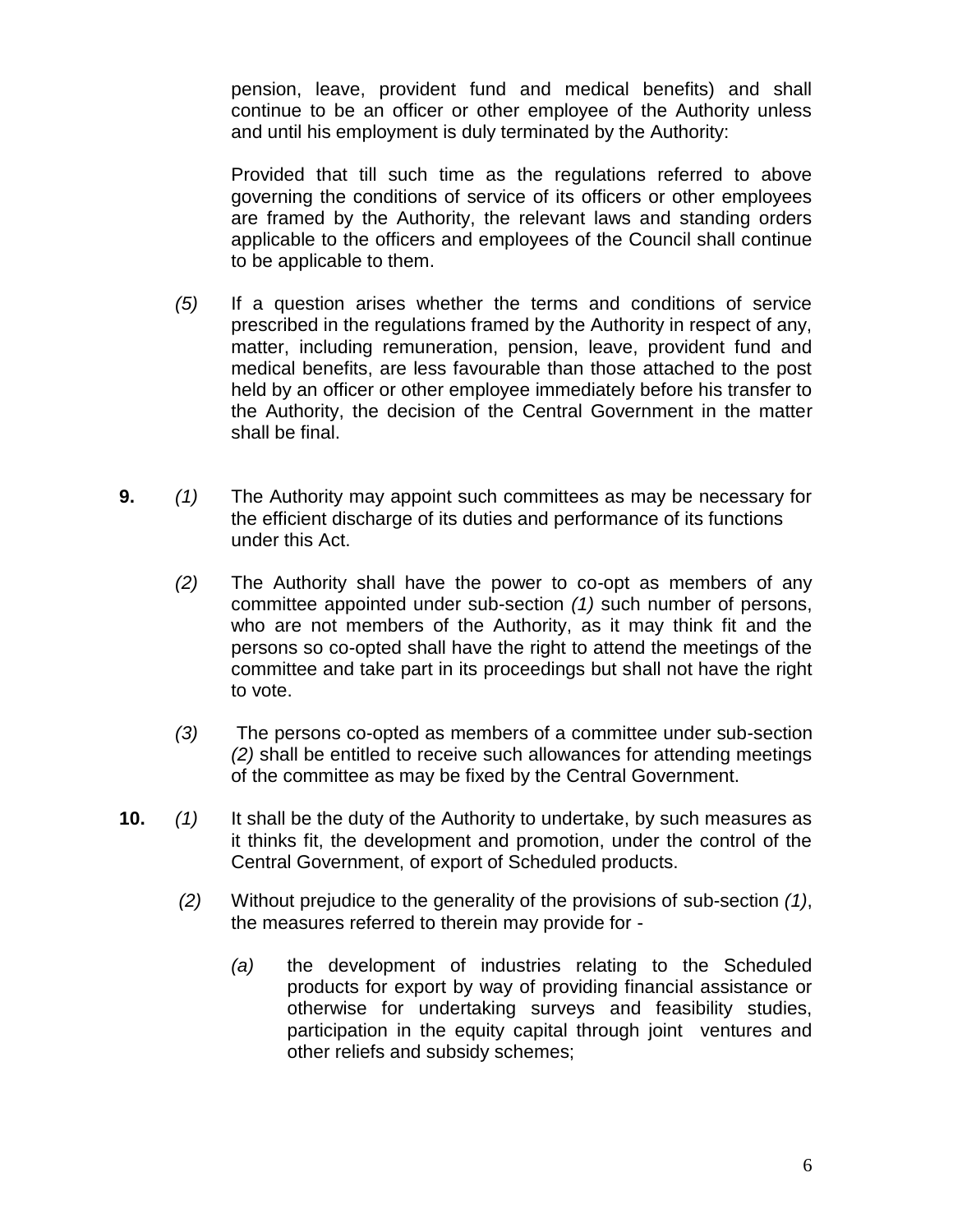- *(b)* the registration of persons as exporters of the Scheduled products on payment of such fees as may be prescribed;
- *(c)* the fixing of standards and specifications for the Scheduled products for the purposes of export;
- *(d)* the carrying out of inspection of meat and meat products in any slaughterhouse, processing, plant, storage premises, conveyances or other places where such products are kept or handled for the purpose of ensuring the quality of such products;
- *(e)* the improving of packaging of the Scheduled products;
- *(f)* the improving of the marketing of the Scheduled products outside India;
- *(g)* the promotion of export oriented production and development of the Scheduled products;
- *(h)* the collection of statistics from the owners of factories or establishments engaged in the production, processing, packaging, marketing or export of the Scheduled products or from such other persons as may be prescribed on any matter relating to the Scheduled products; and the publication of the statistics so collected, or of any portions thereof or extracts therefrom;
- *(i)* the training in various aspects of the industries connected with the Scheduled products;
- *(j)* such other matters as may be prescribed.
- **10A.** Without prejudice to any law for the time being in force, it shall be the duty of the Authority to undertake, by such measures as may be prescribed by the Central government for registration and protection of the Intellectual Property rights in respect of Special products in India or Outside India.

*Explanation*.- For the purpose of this section "Intellectual Property" means any right to intangible property, namely, trade marks, designs, patents, geographical indications or any other similar intangible property, under any law for the time being in force".

**11.** *(1)* If the Central Government is of the opinion that the Authority is unable to perform, or has persistently made default in the performance of, the duty imposed on it by or under this Act or has exceeded or abused its powers, or has willfully or without sufficient cause, failed to comply with the any directions issued by the Central Government under section 20, the Central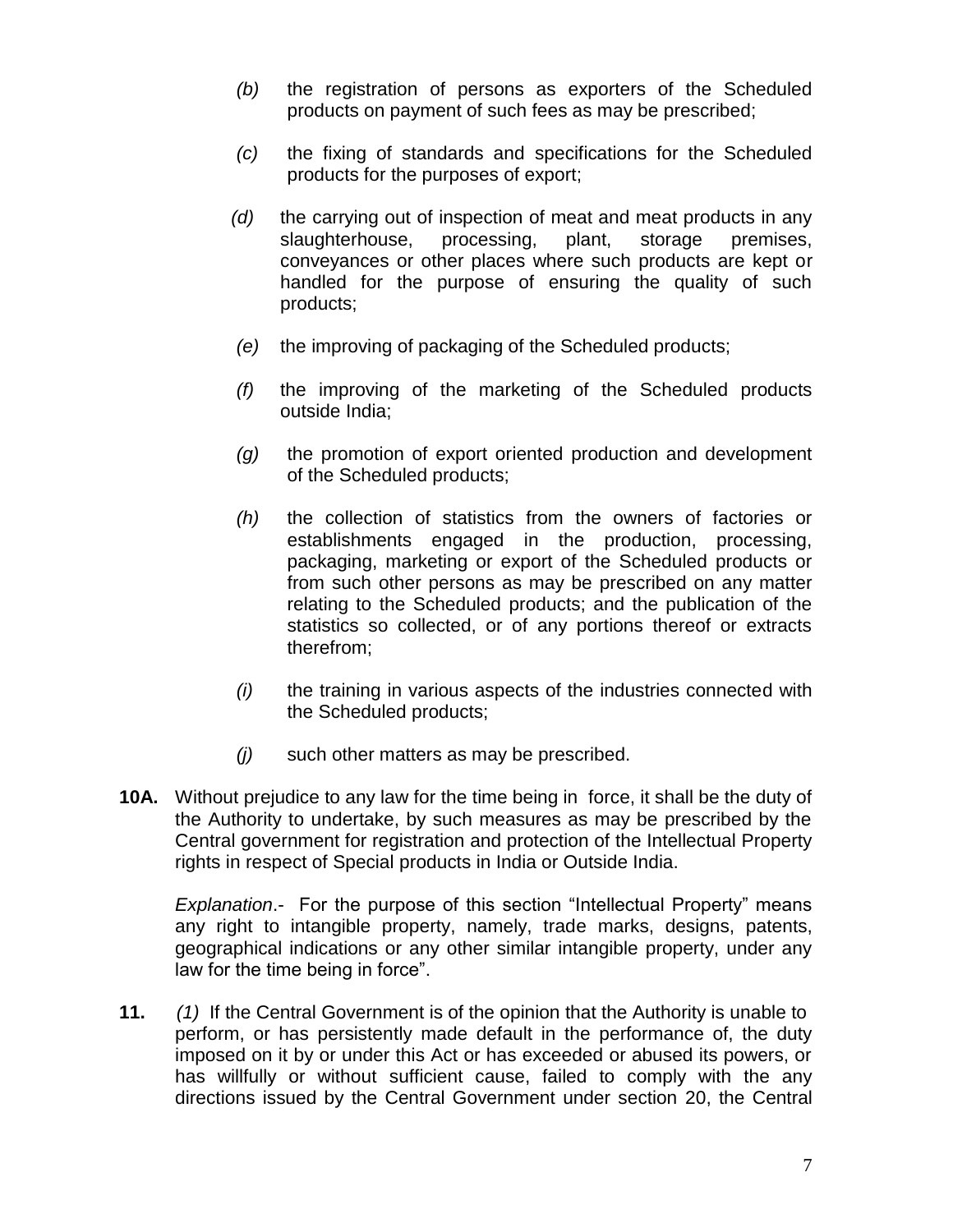Government may, by notification in the Official Gazette, supersede the Authority for such period as may be specified in the notification:

Provided that before issuing a notification under this sub-section, the Central Government shall give reasonable time to the Authority to show cause why it should not be superseded and shall consider the explanation and objections, if any, of the Authority.

*(2)* Upon the publication of a notification under sub-section *(1)* superseding the Authority -

*(a)* all the members of the Authority shall, notwithstanding that their term of office has not expired as from the date of super-session, vacate their offices as such members;

*(b)* all the powers and duties which may, by or under the provision of this Act, be exercised or performed by or on behalf of the Authority shall, during the period of super-session, be exercised and performed by such person or persons as the Central Government may direct;

*(c)* all property vested in the Authority shall, during the period of supersession, vest in the Central Government.

*(3)* On the expiration of the period of supersession specified in the notification issued under sub-section *(1),* the Central Government may -

*(a)* extend the period of supersession for such further period as it may consider necessary; or

*(b)* reconstitute the Authority in the manner provided in section *4.*

#### **CHAPTER III REGISTRATION**

**12.** (1) Every person exporting any one or more of the Scheduled products Regisshall, before the expiration of one month from the date on which he tration undertakes such export or before the expiration of three months from the  $of$  exand the common state of this section, whichever is later, apply to Authority <sup>porters.</sup> to be registered as an exporter of the Scheduled product or Scheduled products:

Provided that the Authority may, for sufficient reason, extend the time-limit for registration by such period as it thinks fit.

*(2)* Registration once made shall continue to be in force until it is cancelled by the Authority.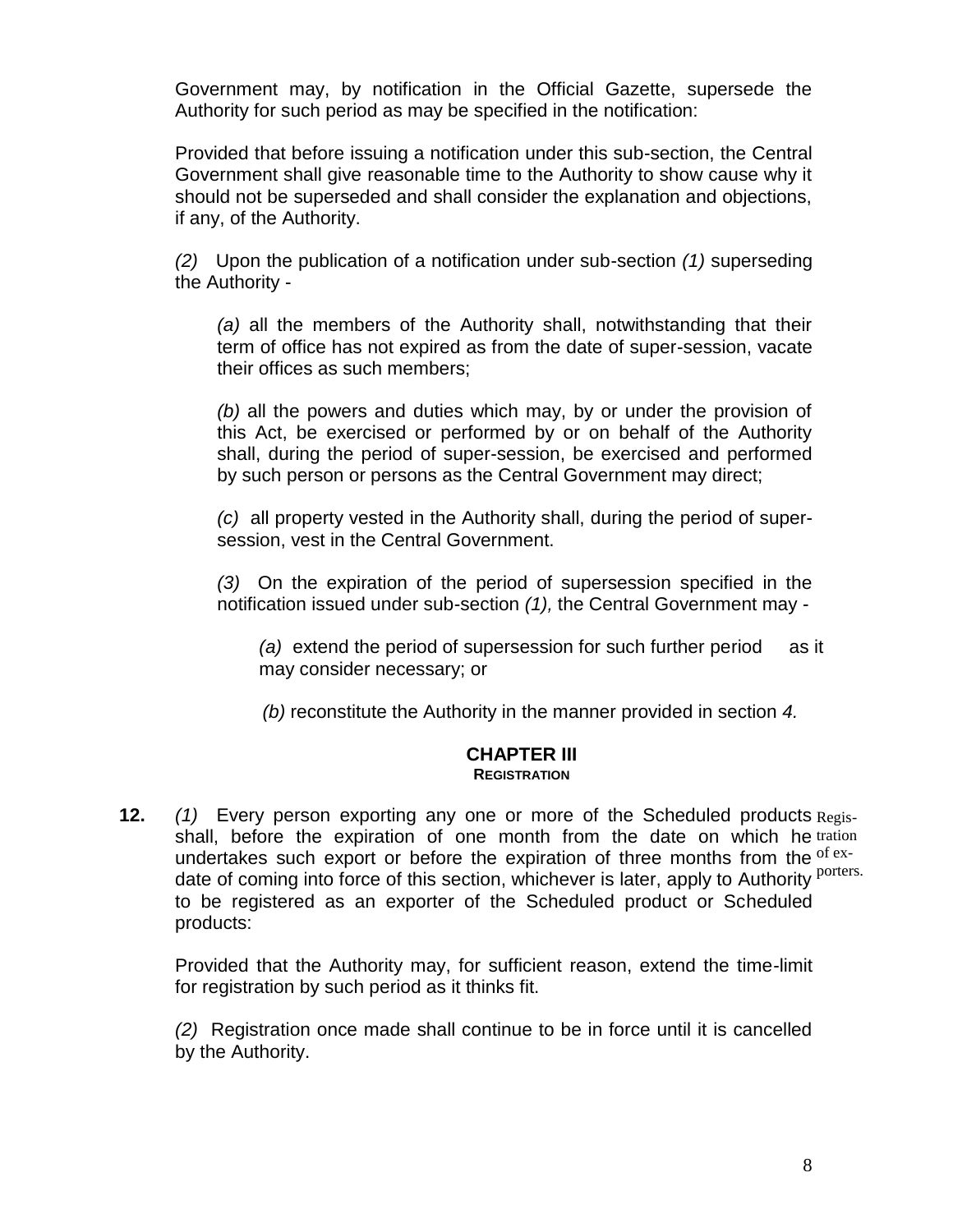- **13.** The form of application for registration under section 12 and for the cancellation of such registration, the fee payable on such applications, the particulars to be included in such application, the procedure to be followed in granting and cancelling registration and the registers to be kept by the Authority shall be such as may be prescribed.
- **14.** *(1)* Every exporter, referred to in sub-section (1) of section 12, shall furnish to the Authority at the prescribed time and in the prescribed manner such returns as may be prescribed.

*(2)* The Authority may authorize a member or any of its officers to inspect any processing plant or any other establishment of the exporter at any time to verify the accuracy of any return made under this section.

## **CHAPTER IV**

### **FINANCE, ACCOUNTS AND AUDIT**

- **15.** The Central government may, after due appropriation made by Parliament by law in this behalf, pay to the Authority by way of grants or loans such sums of money as the Central Government may think fit for being utilized for the purposes of this Act.
- **16.** (1) There shall be formed a Fund to be called the Agricultural and Processed Food Products Export Development Fund and there shall be credited thereto –
	- (a) any sums of money which the Central Government may, after due appropriation made by Parliament by law in this behalf provide from and out of the proceeds of the cess credited under section 4 of the Agricultural and Processed Food Products Export Cess Act, 1985, after deducting therefrom the expenses of collection of the cess and the amount, if any, refunded;
	- (b) all fees levied and collected in respect of registration and other matters under this Act or the rules made thereunder;
	- (c) any grants or loans that may be made by the Central Government for the purposes of this Act under section 15; and
	- (d) any grants or loans that may be made by any State Government, voluntary organization or other institution for the purposes of this Act:

Provided that no such grant, loan or donation shall be credited to the Fund except with the prior approval of the Central Government.

(2) The Fund shall be applied for -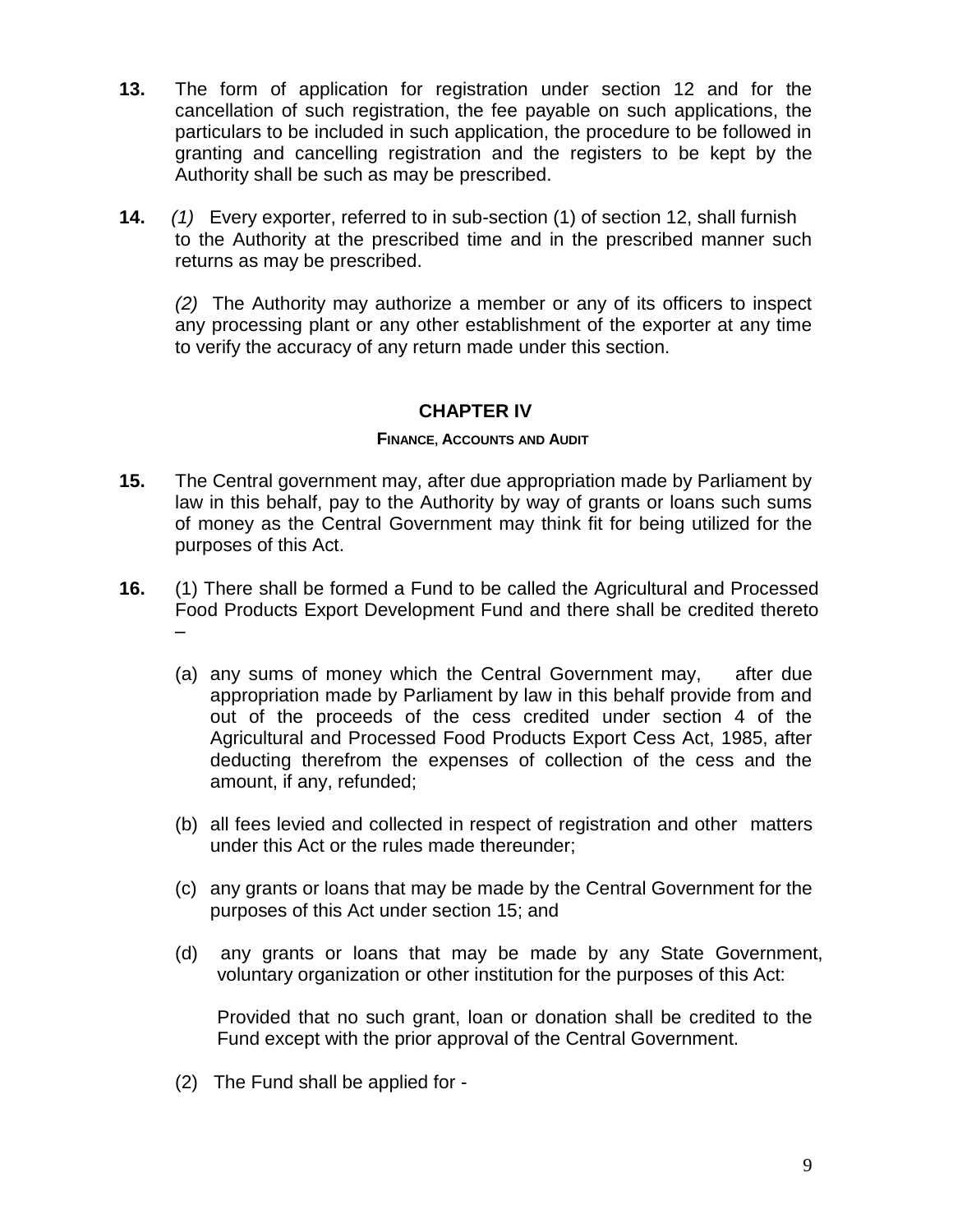- (a) meeting the cost of the measures referred to in section 10
- (b) meeting the salaries, allowances and other remuneration of the members, officers and other employees, as the case may be, of the Authority;
- (c) meeting the other administrative expenses of the Authority and any other expenses authorized by or under this Act; and
- (d) repayment of any loan.
- **17.** Subject to such rules as may be made in this behalf, the Authority shall have power to borrow on the security of the Agricultural and Processed Food Products Export Development Fund or any other asset for carrying out the purposes of this Act.
- **18.** (1) The Authority shall maintain proper accounts and other relevant records and prepare an annual statement of accounts, in such form as may be prescribed by the Central Government in consultation with the Comptroller and Auditor-General of India.

(2) The accounts of the Authority shall be audited by the Comptroller and Auditor-General of India at such intervals as may be specified by him and any expenditure incurred in connection with such audit shall be payable by the authority to the Comptroller and Auditor-General.

(3) The Comptroller and Auditor-General of India and any person appointed by him in connection with the audit of the accounts of the Authority shall have the same rights and privileges and the authority in connection with such audit as the Comptroller and Auditor-General generally has in connection with the audit of Government accounts and, in particular, shall have the right to demand the production of books, accounts, connected vouchers and other documents and papers and to inspect any of the offices of the Authority.

(4) The accounts of the Authority as certified by the Comptroller and Auditor-General of India or any other person appointed by him in this behalf together with the audit report thereon shall be forwarded annually to the Central Government and that Government shall cause the same to be laid before each House of Parliament.

### **CHAPTER V**

### **CONTROL BY THE CENTRAL GOVERNMENT**

**19.** (1) The Central Government may, by order published in the Official Gazette, make provision for prohibiting, restricting or otherwise controlling the import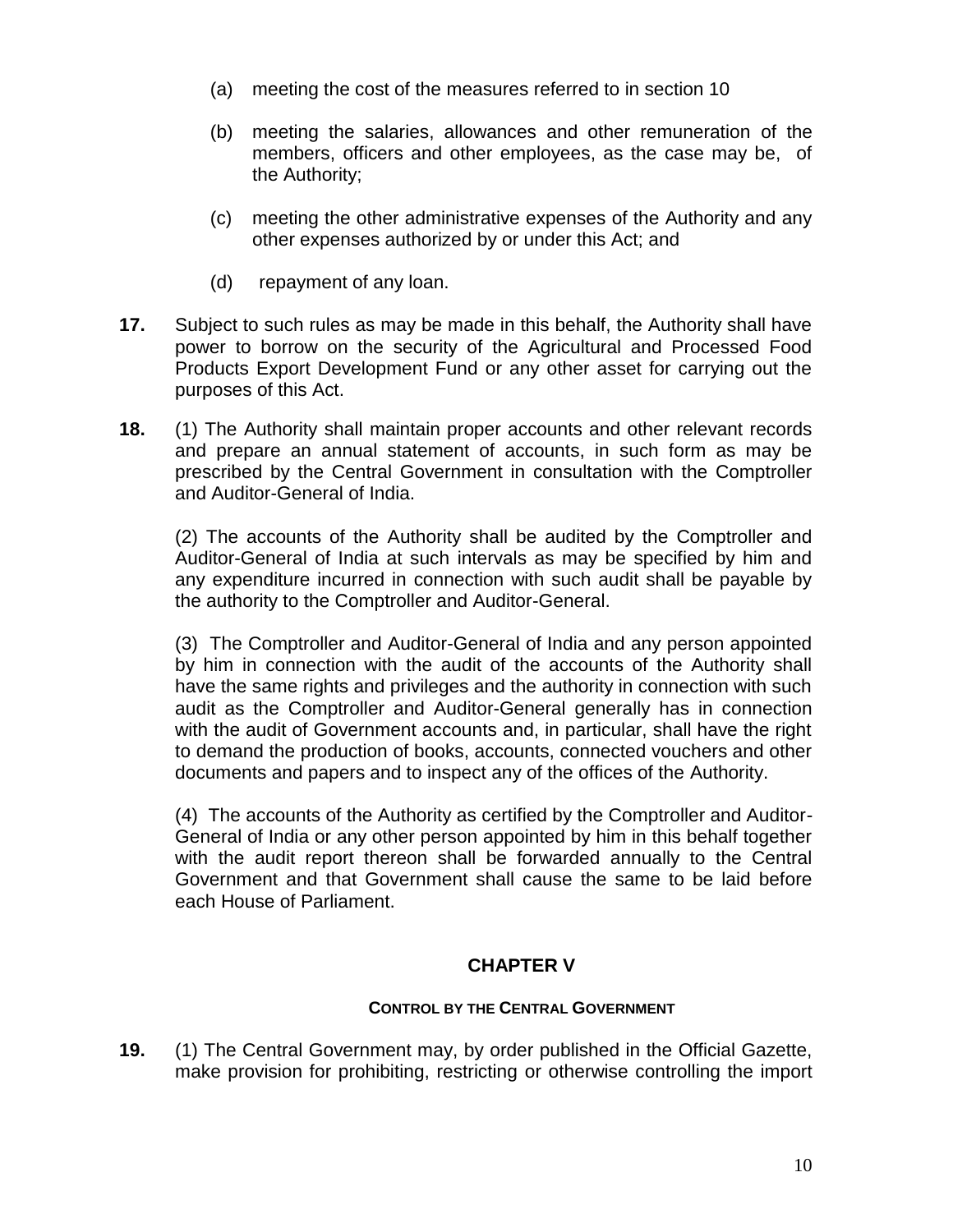or export of the Scheduled products, either generally or in specified classes of cases.

(2) All Scheduled products to which any order under sub-section (1) applies, shall be deemed to be goods of which the export has been prohibited under section 11 of the Customs Act, 1962, and all the provisions of that Act shall have effect accordingly.

(3) If any person contravenes any order made under sub-section (1), he  $_{52 \text{ of}}$ shall, without prejudice to any confiscation or penalty to which he may be  $\frac{52}{1962}$ liable under the provisions of the Customs Act, 1962 as applied by subsection (2), be punishable with imprisonment for a term which may extend to one year, or with fine, or with both.

**20.** The Authority shall carry out such directions as may be issued to it from time to time by the Central Government for the efficient administration of this Act.

**21.** (1) The Authority shall furnish to the Central Government at such time and in such form and manner as may be prescribed or as the central Government may direct, such returns and statements and such particulars in regard to any proposed or existing programme for the promotion and development of the export of the Scheduled products, as the Central Government may, from time to time, require.

(2) Without prejudice to the provisions of sub-section (1), the Authority shall, as soon as possible, after the end of each financial year, submit to the Central Government a report in such form and before such date, as may be prescribed, giving a true and full account of its activities, policy and programmes during the previous financial year.

(3) A copy of the report received under sub-section (2) shall be laid, as soon as may be, after it is received, before each House of Parliament.

### **CHAPTER VI**

#### **MISCELLANEOUS**

**22.** Any person who, being required by or under this Act to furnish any return, fails to furnish such return or furnishes a return containing any particular which is false and which he knows to be false or does not believe to be true shall be punishable with fine which may extend to five hundred rupees.

### **23. Any person who -**

(a) obstructs any member authorized by the Chairman in writing or any officer or other employees of the Authority authorized in this behalf by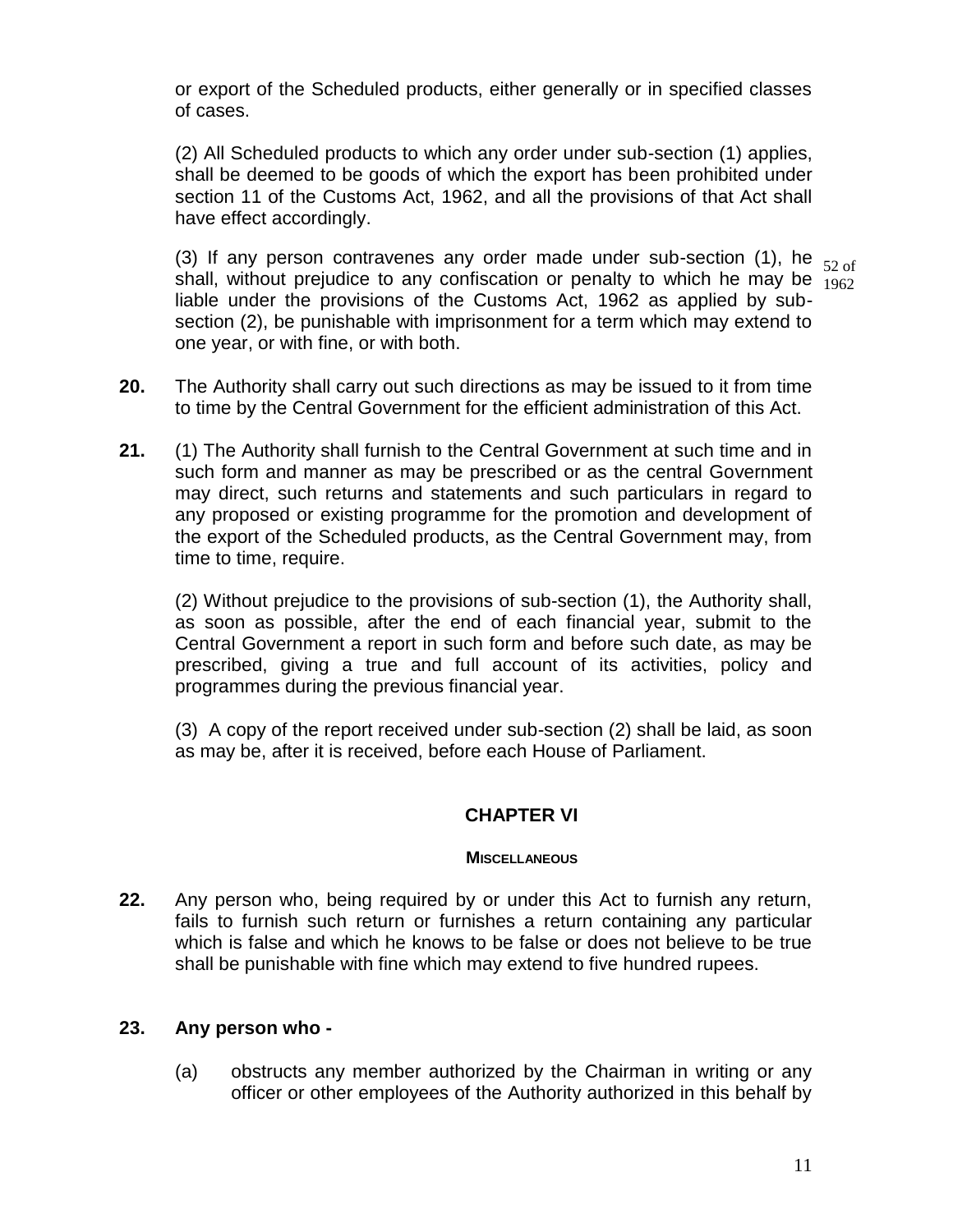the Central Government or by the Authority, in the exercise of any power conferred, or in the discharge of any duty imposed on him by or under this Act; or

(b) having control over or custody of any account book or other record fails to produce such book or record when required to do so by or under this Act,

shall be punishable with imprisonment for a term which may extend to six months, or with fine which may extend to one thousand rupees, or with both.

- **24.** Whoever contravenes or attempts to contravene or abets the contravention of the provisions of this Act or of any rules made thereunder other than the provisions, the punishment for the contravention where of has been provided for in sections 19, 22 and 23 shall be punishable with imprisonment for a term which may extend to six months, or with fine which may extend to one thousand rupees, or with both and in the case of a continuing contravention with an additional fine which may extend to fifty rupees for every day during which such contravention continues after conviction for the first such contravention.
- **25.** (1) Where an offence under this Act has been committed by a company, offences by every person who at the time the offence was committed was in charge of,  $\text{companies}$ and was responsible to, the company for the conduct of the business of the company as well as the company shall be deemed to be guilty of the offence and shall be liable to be proceeded against and punished accordingly:

Provided that nothing contained in this sub-section shall render any such person liable to any punishment, if he proves that the offence was committed without his knowledge or that he exercised all due diligence to prevent the commission of such offence.

(2) Notwithstanding anything contained in sub-section (1), where an offence under this Act has been committed by a company and it is proved that the offence has been committed with the consent or connivance of, or is attributable to any neglect on the part of, any director, manager, secretary or other officer of the company such director, manager, secretary or other officer shall also be deemed to be guilty of that offence and shall be liable to be proceeded against and punished accordingly.

*Explanation* – For the purposes of this section –

- (a) "Company" means any body corporate and includes a firm or other association of individuals; and
- (b) "Director", in relation to a firm, means a partner in the firm.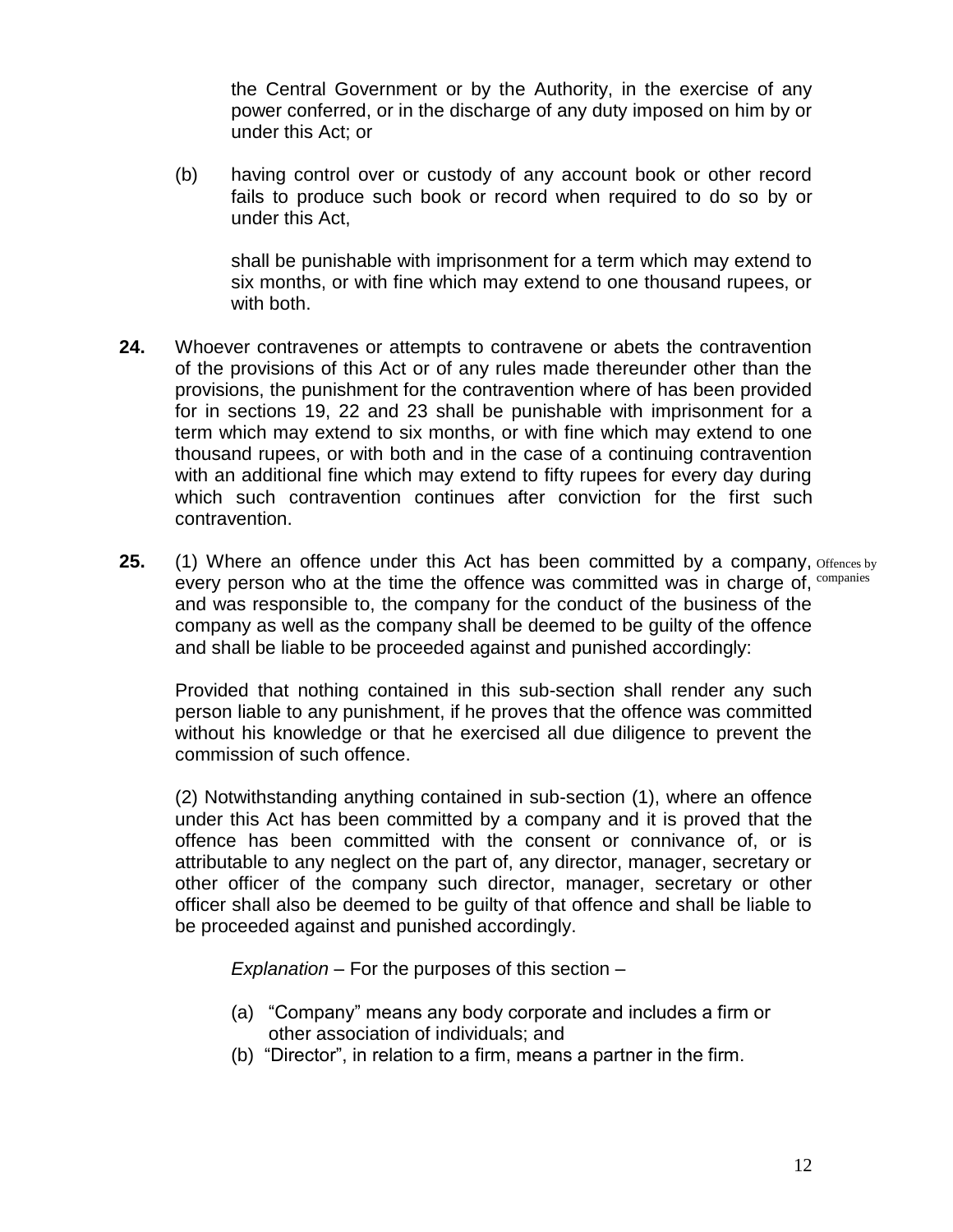- **26.** No court inferior to that of a Metropolitan Magistrate or a Magistrate of the first class shall try any offence punishable under this Act.
- **27.** No prosecution for any offence punishable under this Act shall be instituted except with the previous sanction of the Central Government.
- **28.** No suit, prosecution or other legal proceedings shall lie against the central Government, or the authority or any committee appointed by it, or any member of the authority or such committee, or any officer or other employee of the central Government or of the authority or any other person authorized by the Central Government or the authority, for anything which is in good faith done or intended to be done under this Act or the rules made thereunder.
- **29.** The Central Government may, by order published in the Official Gazette, direct that any power exercisable by it under this Act (not being the power to make rules under section 32) may also be exercised in such cases and subject to such conditions, if any, as may be specified in the order, by such officer or authority as may be specified therein.
- **30.** (1) If the Central Government is satisfied that circumstances have arisen rendering it necessary that certain of the restrictions imposed by this Act should cease to be imposed or if it considers necessary or expedient so to do in the public interest, it may, by notification in the Official Gazette, suspend or relax to such extent and either indefinitely or for such period as may be specified in the notification, the operation of all or any of the provisions of this Act.

(2) Where the operation of any provision of this Act has under subsection (1) been suspended or relaxed indefinitely, such suspension or relaxation may, at any time while this Act remains in force, be removed by the central Government by notification in the Official Gazette.

- **31.** The provisions of this Act shall be in addition to and not in derogation of the provisions of any other law for the time being in force.
- **32.** (1) The Central Government may, by notification in the Official Gazette, make rules for carrying out the purposes of this Act.

(2) In particular, and without prejudice to the generality of the foregoing power, such rules may provide for all or any of the following matters, namely:-

(a) the term of office of the members [other than the member referred to in clause (b) of sub-section (4) of section 4], the manner of filling vacancies among, and the procedure to be followed in the discharge of their functions by the members, under sub-section (5) of section 4;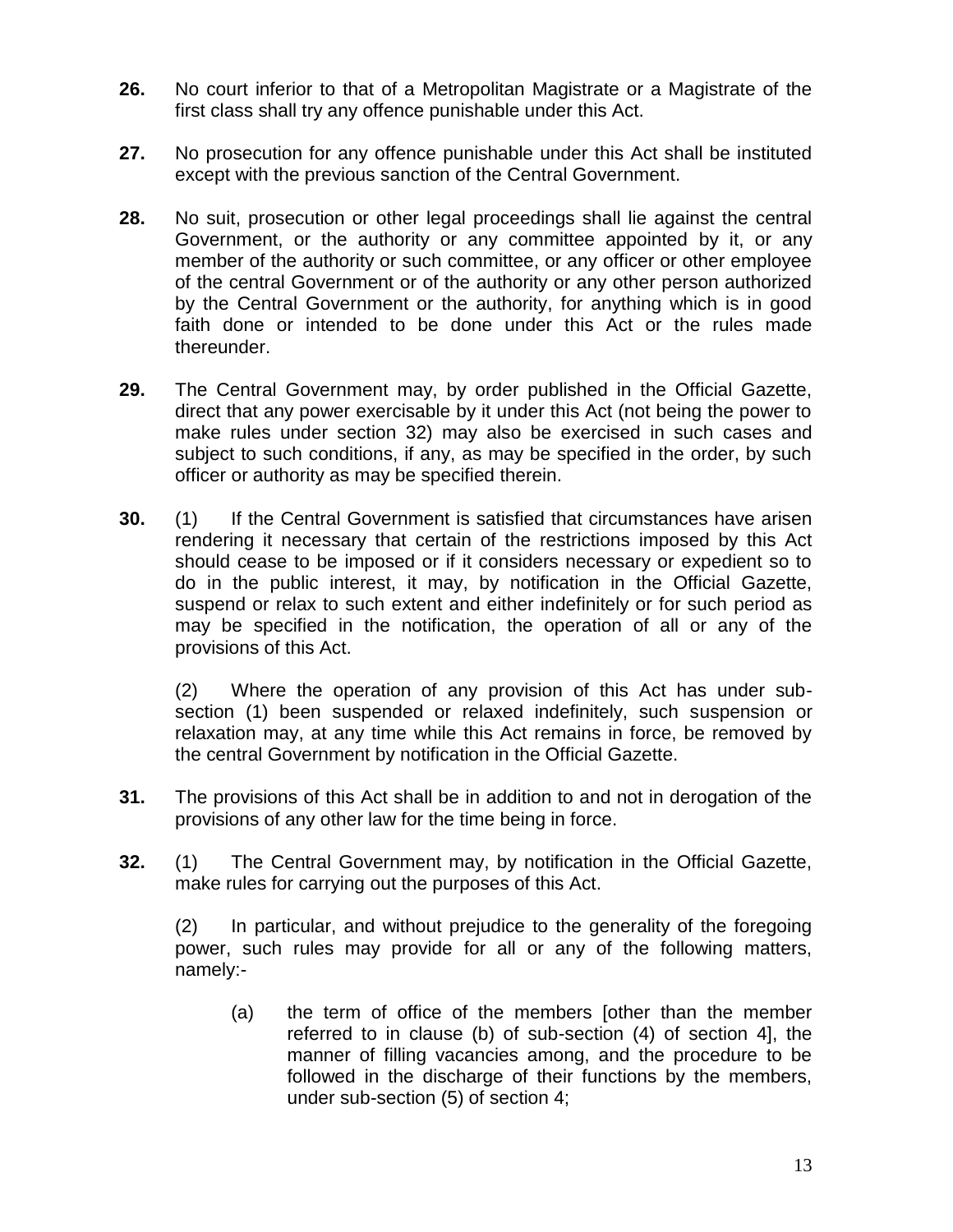- (b) the powers which may be exercised and the duties which may be performed by the Chairman as the chief executive of the authority under section 6;
- (c) the powers which may be exercised and the duties which shall be performed by the Secretary of the Authority under subsection (1) of section 7;
- (d) the control and restrictions subject to which other officers and employees may be appointed by the Authority under subsection (3) of section 7;
- (e) the form in which and the time within which option may be given by the officers and employees of the Processed Foods Export Promotion Council under sub-section (3) of section 8;
- (f) payment of fees for the registration of exporters of Scheduled products under clause (b) of sub-section (2) of section 10;
- (g) persons other than the owners from whom the collection of statistics in respect of any matter relating to Scheduled products may be made under clause (h) of sub-section (2) of section 10;
- (h) the additional matters in respect of which the Authority may undertake measures in the discharge of its functions under clause (j) of sub-section (2) of section 10;
	- (ha) the measures for registration and protection of the Intellectual Property rights under section 10A;"
- (i) the form and the manner of making application for registration and for cancellation of registration, the fee payable on such application and the procedure to be followed in granting and cancelling registration and the conditions governing such registration, under section 13;
- (j) the time at which and the manner in which an exporter shall furnish returns to the Authority under sub-section (1) of section 14;
- (k) the form in which the accounts of the Authority shall be maintained under sub-section (1) of section 18;
- (l) the form and manner in which and the time at which the Authority shall furnish returns and statements to the Central Government under sub-section (1) of section 21;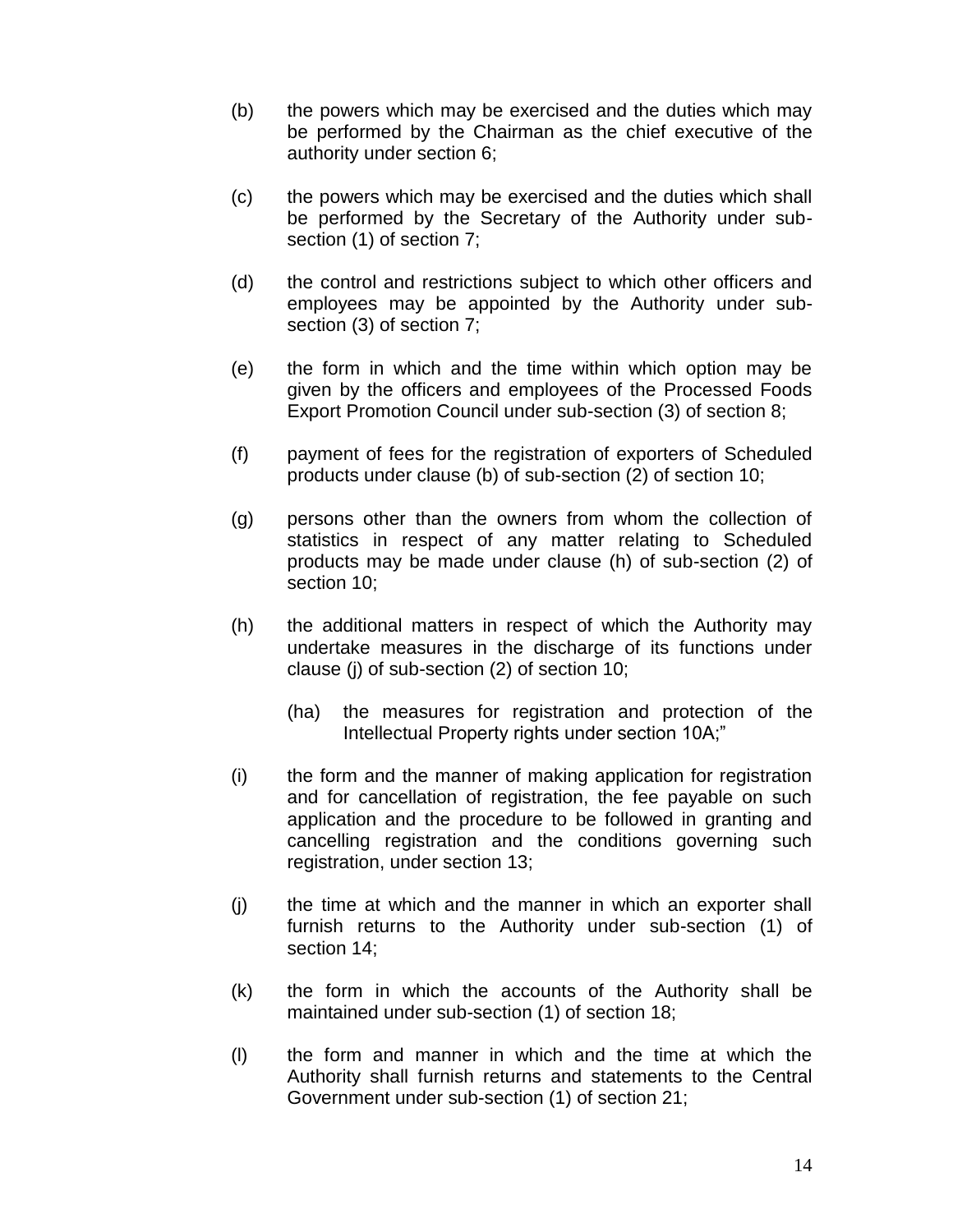- (m) the form in which and the date before which the Authority shall furnish to the Central Government the report of its activities and programme under sub-section(2) of section 21
- (n) any other matter which is to be or may be prescribed under this Act.
- **33.** (1) The authority may, with the previous sanction of the central Government, by notification in the Official Gazette, make regulations not inconsistent with the provisions of this Act and the rules made thereunder, to provide for all matters for which provision is necessary or expedient for the purposes of giving effect to the provisions of this Act.

(2) In particular, and without prejudice to the generality of the foregoing powers, such regulations may provide for all or any of the following matters, namely :-

- (a) the times and places at which meetings of the authority or any committee thereof, shall be held and the procedure to be followed thereat and the number of members which shall form a quorum at a meeting under sub-section (8) of section 4;
- (b) the method of appointment, the conditions of service and he scale of pay and allowances of any of the officers and other employees of the Authority under sub-section (3) of section 7;
- (c) generally for the efficient conduct of the affairs of the Authority.

(3) The Central Government may, by notification in the Official Gazette, modify or rescind any regulations sanctioned by it and, the regulation so modified or rescinded shall have effect only in such modified form or be of no effect, as the case may be; so, however, that any such modification or rescission shall be without prejudice to the validity of anything done under the regulation before its modification or rescission.

**34.** Every rule and every regulation made under this Act shall be laid, as soon as may be after it is made, before each House of Parliament, while it is in session, for a total period of thirty days which may be comprised in one session or in two or more successive sessions, and if, before the expiry of the session immediately following the session or the successive session aforesaid, both Houses agree in making any modification in the rule or regulation, as the case may be, or both Houses agree that the rule or regulation, as the case may be, should not be made, the rule or regulation shall thereafter have effect only in such modified form or be of no effect, as the case may be; so, however, that any such modification or annulment shall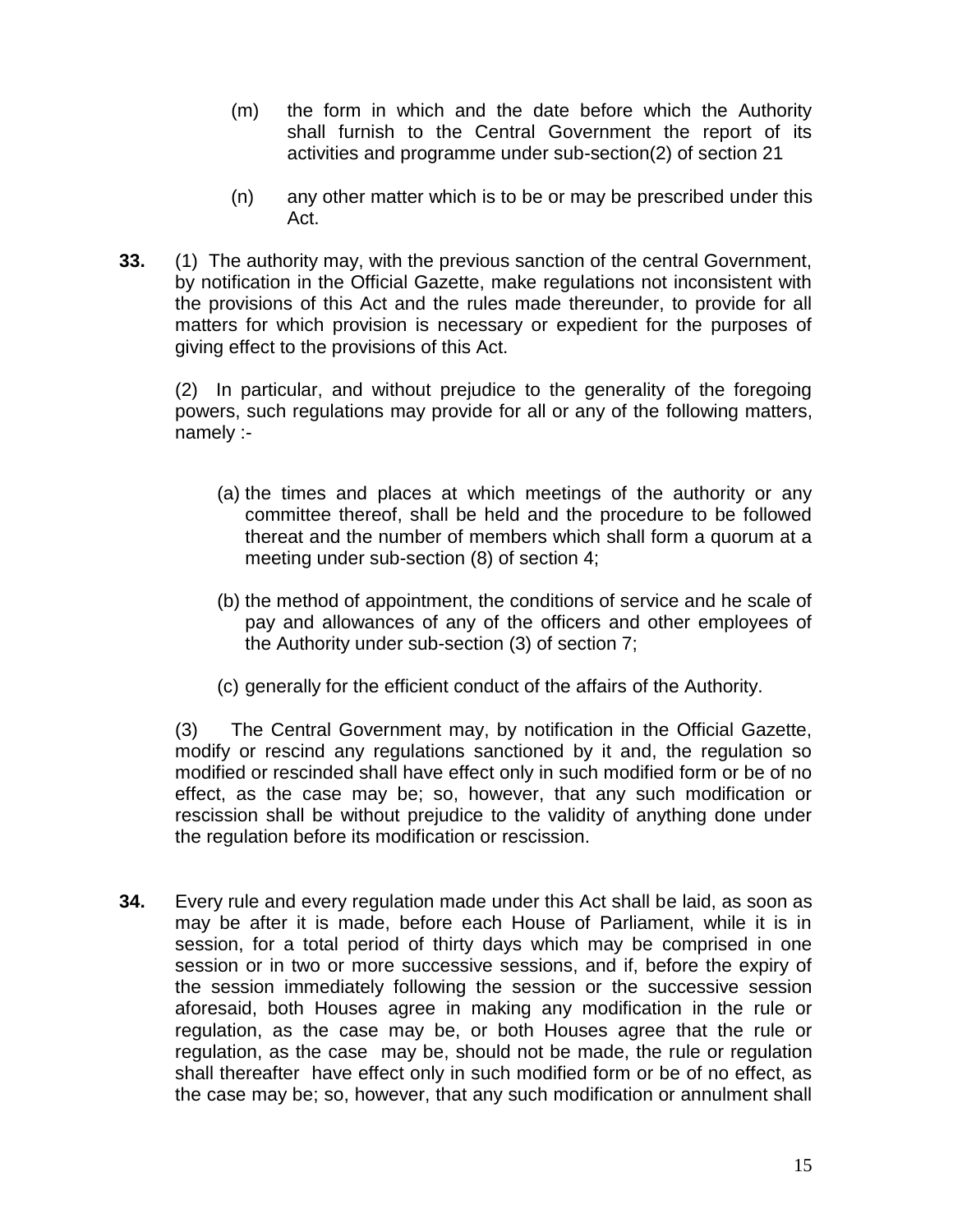be without prejudice to the validity of any thing previously done under that rule or regulation.

35. All things done, or, omitted to be done, and all actions or measures taken, or, not taken, during the period beginning on or after the 13<sup>th</sup> day of October, 2008 and ending immediately before the date of commencement of the Agricultural and Processed Food products Export Development Authority (Amendment) Act 2009, shall, in so far as they are in conformity with the provisions of this Act, as amended by the Agricultural and Processed Food products Export Development Authority (amendment) Act 2009, be deemed to have been done, or, omitted to be done, or taken, or, not taken, under the provisions of this Act, as amended by the Agricultural and Processed Food products Export Development Authority (amendment) Act 2009, as if such provisions were in force at the time such things were done or omitted to be done and actions or measures taken or not taken during the said period."

----------------------------